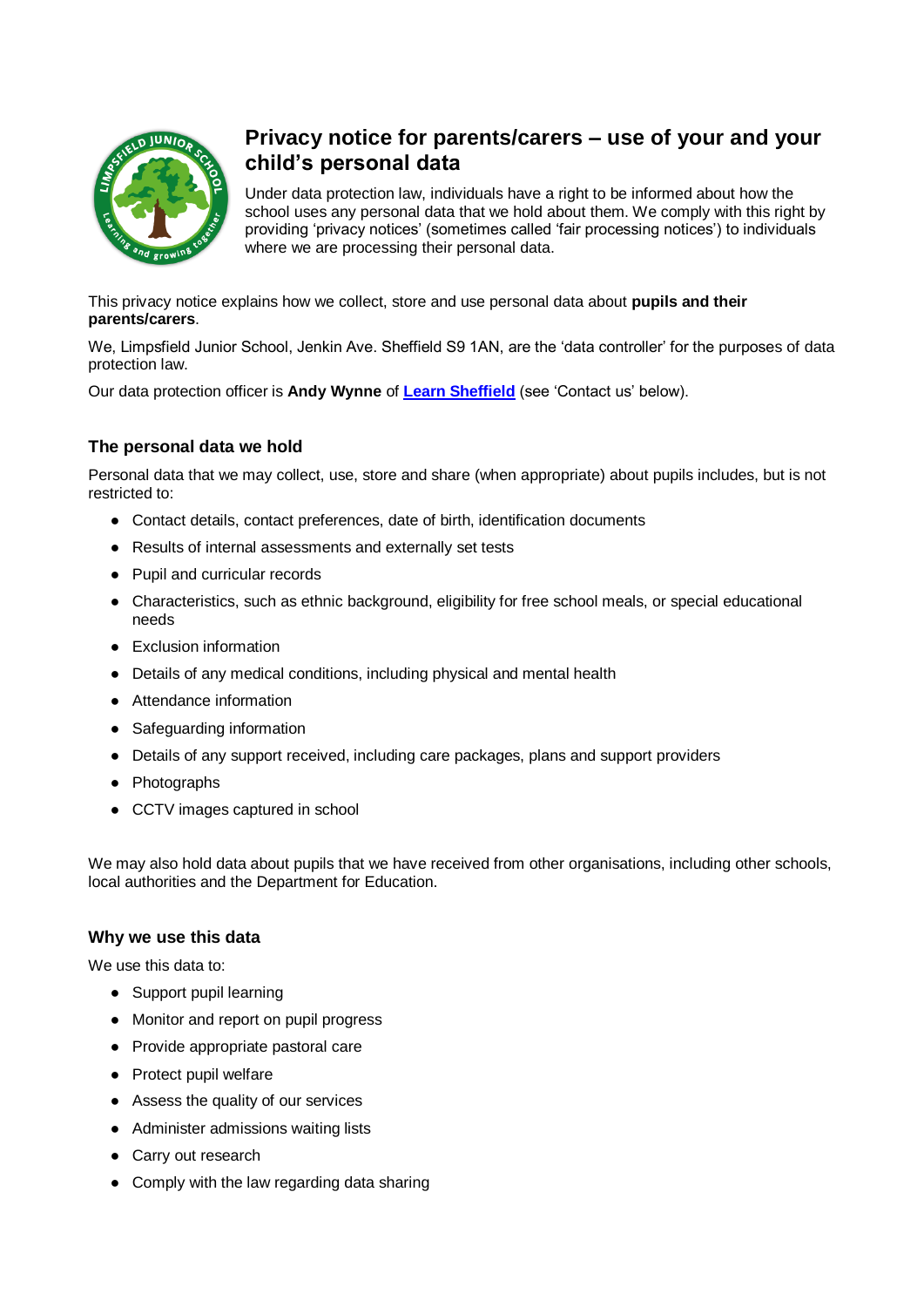# **Our legal basis for using this data**

We only collect and use pupils' personal data when the law allows us to. Most commonly, we process it where:

- We need to comply with a legal obligation
- We need it to perform an official task in the public interest

Less commonly, we may also process pupils' personal data in situations where:

- We have obtained consent to use it in a certain way
- We need to protect the individual's vital interests (or someone else's interests)

Where we have obtained consent to use pupils' personal data, this consent can be withdrawn at any time. We will make this clear when we ask for consent, and explain how consent can be withdrawn.

Some of the reasons listed above for collecting and using pupils' personal data overlap, and there may be several grounds which justify our use of this data.

### **Collecting this information**

While the majority of information we collect about pupils is mandatory, there is some information that can be provided voluntarily.

Whenever we seek to collect information from you or your child, we make it clear whether providing it is mandatory or optional. If it is mandatory, we will explain the possible consequences of not complying.

### **How we store this data**

We keep personal information about pupils while they are attending our school. We may also keep it beyond their attendance at our school if this is necessary in order to comply with our legal obligations. Our retention schedule/records policy sets out how long we keep information about pupils. A copy can be viewed by requested from the school office.

# **Data sharing**

We do not share information about pupils with any third party without consent unless the law and our policies allow us to do so.

Where it is legally required, or necessary (and it complies with data protection law) we may share personal information about pupils with:

- Sheffield City Council to meet our legal obligations to share certain information with it, such as safeguarding concerns and exclusions
- Learn Sheffield for school improvement support activities
- The Department for Education For the census and other statutory returns
- The pupil's family and representatives To meet our legal obligations to safeguard children
- Educators and examining bodies
- Our regulator Ofsted to enable them to carry out inspections
- Suppliers and service providers to enable them to provide the service we have contracted them for
- Funding organisations
- Our auditors
- Survey and research organisations
- Health authorities
- Security organisations
- Health and social welfare organisations
- Professional advisers and consultants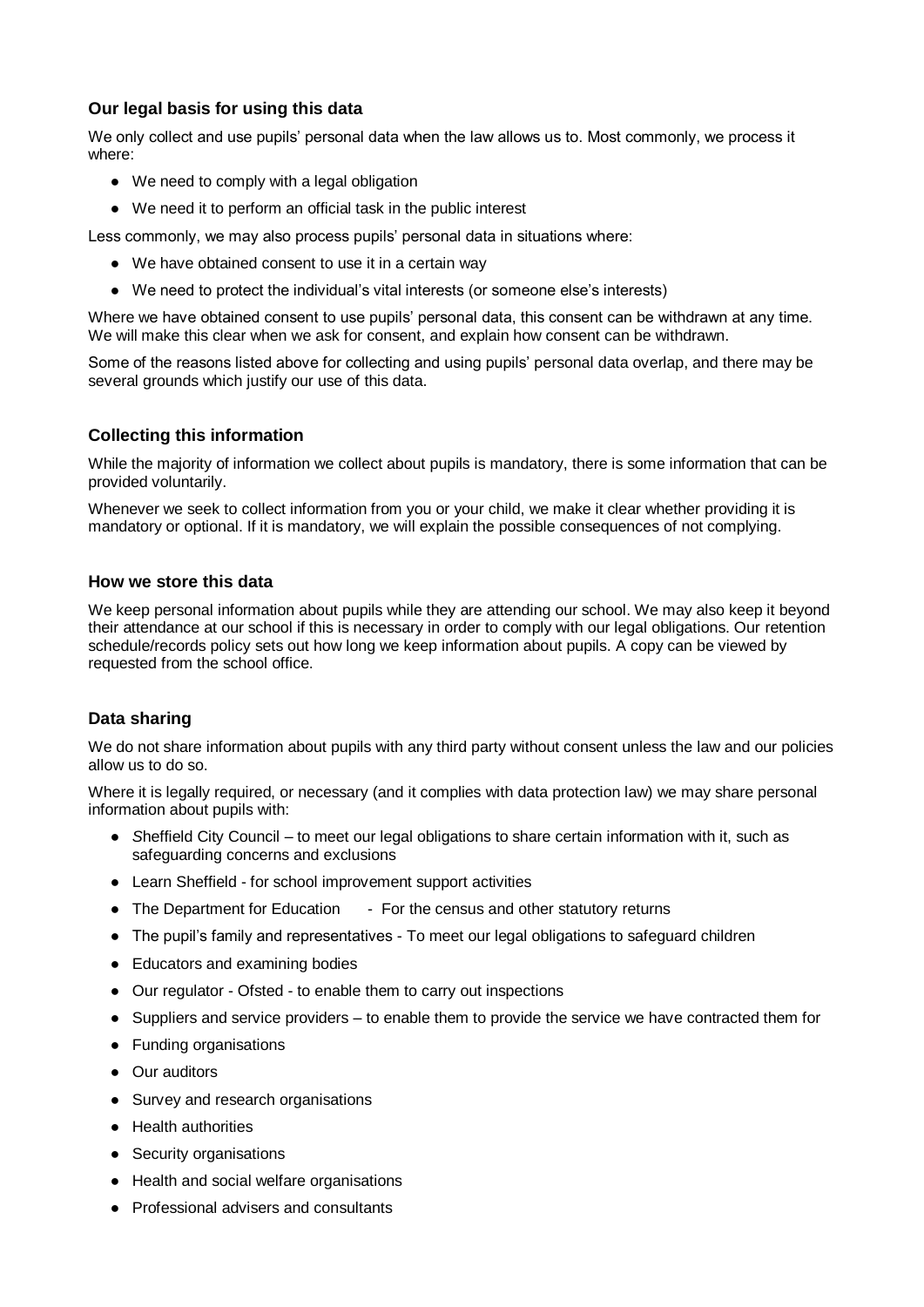- Charities and voluntary organisations
- Police forces, courts, tribunals
- Professional bodies

#### **National Pupil Database**

We are required to provide information about pupils to the Department for Education as part of statutory data collections such as the school census.

Some of this information is then stored in the [National Pupil Database](https://www.gov.uk/government/publications/national-pupil-database-user-guide-and-supporting-information) (NPD), which is owned and managed by the Department and provides evidence on school performance to inform research.

The database is held electronically so it can easily be turned into statistics. The information is securely collected from a range of sources including schools, local authorities and exam boards.

The Department for Education may share information from the NPD with other organisations which promote children's education or wellbeing in England. Such organisations must agree to strict terms and conditions about how they will use the data.

For more information, see the Department's webpage on [how it collects and shares research data.](https://www.gov.uk/data-protection-how-we-collect-and-share-research-data)

You can also [contact the Department for Education](https://www.gov.uk/contact-dfe) with any further questions about the NPD.

#### **Transferring data internationally**

Where we transfer personal data to a country or territory outside the European Economic Area, we will do so in accordance with data protection law.

### **Parents and pupils' rights regarding personal data**

Individuals have a right to make a **'subject access request'** to gain access to personal information that the school holds about them.

Parents/carers can make a request with respect to their child's data where the child is not considered mature enough to understand their rights over their own data (usually under the age of 12), or where the child has provided consent.

If you make a subject access request, and if we do hold information about you or your child, we will:

- Give you a description of it
- Tell you why we are holding and processing it, and how long we will keep it for
- Explain where we got it from, if not from you or your child
- Tell you who it has been, or will be, shared with
- Let you know whether any automated decision-making is being applied to the data, and any consequences of this
- Give you a copy of the information in an intelligible form

Individuals also have the right for their personal information to be transmitted electronically to another organisation in certain circumstances.

If you would like to make a request please contact our data protection officer.

Parents/carers also have a legal right to access to their child's **educational record**. To request access, please contact the school office.

#### **Other rights**

Under data protection law, individuals have certain rights regarding how their personal data is used and kept safe, including the right to:

- Object to the use of personal data if it would cause, or is causing, damage or distress
- Prevent it being used to send direct marketing